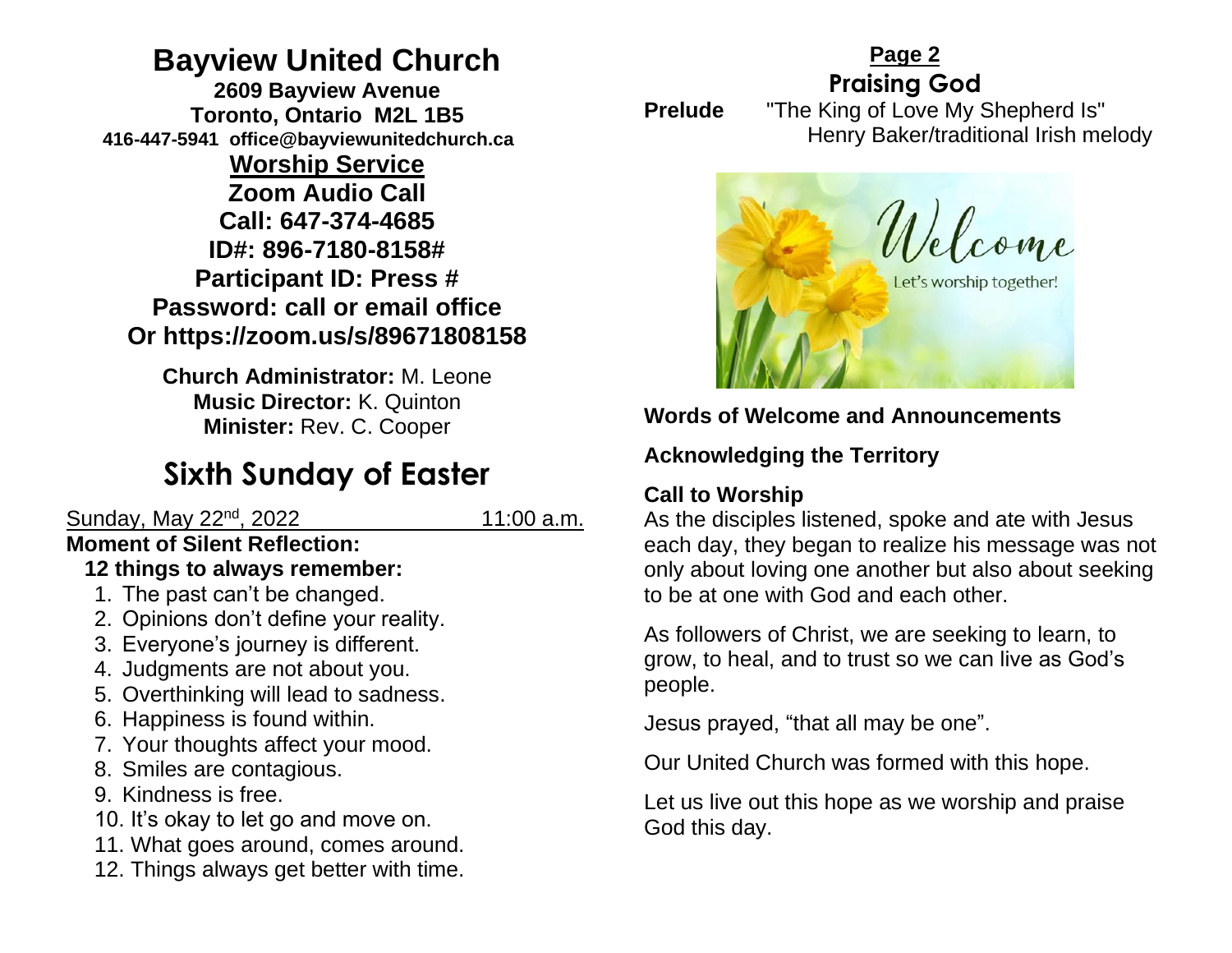**Opening Prayer (together)** 

**Loving God, Your presence brings hope and peace to our hearts. We are thankful for Jesus' prayer that seeks to make us one. We celebrate that we are all Your people. Help us on our journey to bring love and joy not only into our lives but into the hearts of everyone we meet. We pray that all may be one this day! Amen.** 

**Hymn (835)** "Praise to the Lord" vs. 1, 2, 1

- 1 Praise to the Lord, all of you, God's servants. Blessed be the name of our God now and ever. From the rising up of the sun may the Lord be praised, praise to the name of the Lord!
- 2 There is none like our God in the heavens or on earth, who lifts the poor from the dust seating them with the mighty, who stoops to raise the weak and low: may the Lord be praised, praise to the name of the Lord!
- 1 Praise to the Lord, all of you, God's servants. Blessed be the name of our God now and ever. From the rising up of the sun may the Lord be praised, praise to the name of the Lord!

## **Prayer for Grace (together)**

**"That all may be one", is a great prayer, but is it realistic? We live in a society of individuals, where everyone seeks to meet their own needs.** 

#### **Page 4**

**Even in the church we are divided at times. Can we ever be "one"? O God, help us to turn "my way" and "their way" into "Your way" and "our way" so that we may all be one! Amen.** 

#### **Assurance of Grace**

The Good News is God always comes to us to unite us as God's people. May God uplift us as we journey to be one with each other and all of creation. Amen.

## **Listening for God's Word**

- **Epistle Reading** Acts 16:16-34 J. Brooker (Paul and Silas are freed from prison.)
- **Gospel Lesson** John 17:20-26 J. Brooker (Jesus prays that all may be one.)
- **Solo** "In Christ There Is No East or West" John Oxenham/Harry Burleigh L. Lazar, Soprano



**Sermon** "Can We Ever All Be One?" Rev. Cooper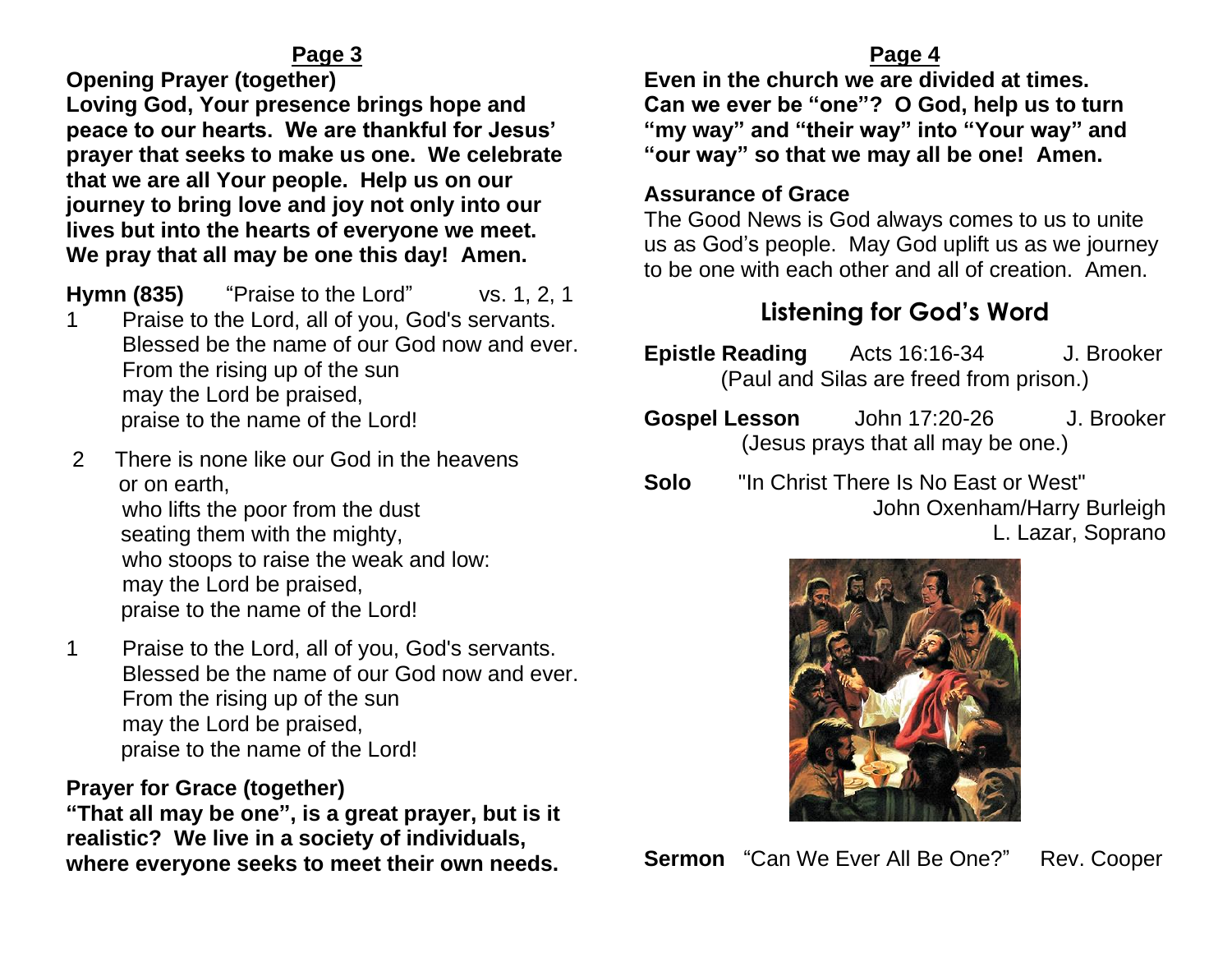**Hymn (372)** "Though I May Speak" vs. 1, 2, 3

- 1 Though I may speak with bravest fire, and have the gift to all inspire, and have not love, my words are vain, as sounding brass, and hopeless gain.
- 2 Though I may give all I possess, and striving so my love profess, but not be given by love within, the profit soon turns strangely thin.
- 3 Come, Spirit, come, our hearts control, our spirits long to be made whole. Let inward love guide every deed; by this we worship, and are freed.

# **Responding to God**

## **Prayers of the People**

**The Lord's Prayer (together) Our Father, Who art in heaven, Hallowed be Thy name, Thy kingdom come, Thy will be done, On earth as it is in heaven. Give us this day, our daily bread; And forgive us our trespasses, As we forgive those who trespass against us. And lead us not into temptation, But deliver us from evil. For Thine is the kingdom, and the power, and the glory. For ever and ever. Amen.**

## **Page 6**

**Hymn (331)** "The Church's One Foundation" vs. 1,2,4

1 The church's one foundation is Jesus Christ our Lord;

 we are his new creation by water and the Word; from heaven he came and sought us that we might ever be

his living servant people, by his own death set free.

2 Called forth from every nation, yet one o'er all the earth;

 one charter of salvation: one Lord, one faith, one birth.

 One holy name professing and at one table fed, to one hope always pressing, by Christ's own Spirit led.

4 Mid toil and tribulation, and tumult of our war, we wait the consummation of peace forevermore; till with the vision glorious our longing eyes are blest,

 and the great church victorious shall be the church at rest.

## **Commissioning and Benediction**

May the God of new beginnings light your path. May the song of the Spirit, play in your heart. May Jesus, our promise of new life, take you by the hand and lead you in the dance of life.

And until we meet again, May God hold us in the palm of God's hand. (Irish blessing)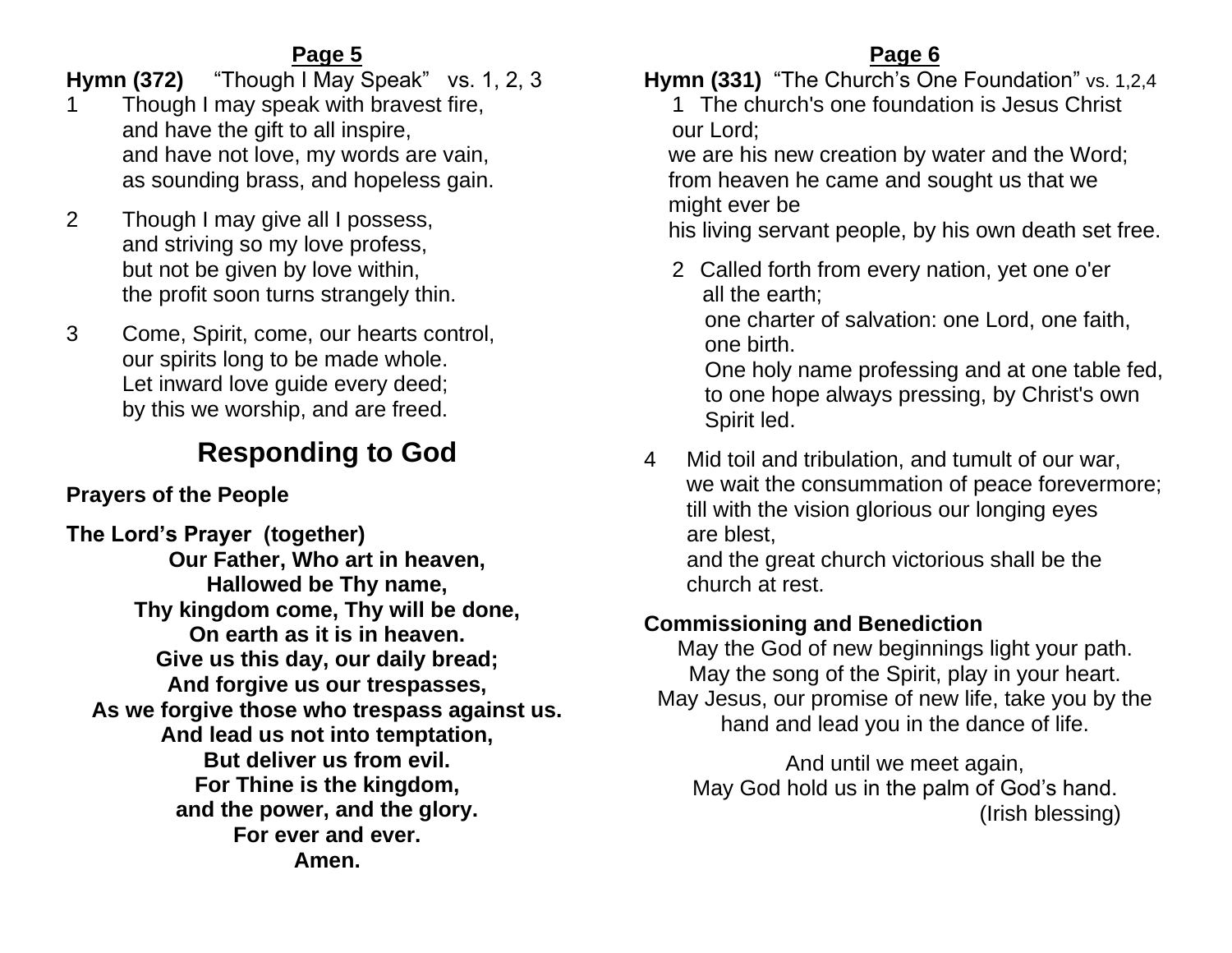**Choral Amen (586)** "We Shall Go Out" vs. 1 **We shall go out with hope of resurrection; we shall go out, from strength to strength go on; we shall go out and tell our stories boldly; tales of a love that will not let us go. We'll sing our songs of wrongs that can be righted; we'll dream our dreams of hurts that can be healed; we'll weave a cloth of all the world united within the vision of new life in Christ.**

**Postlude** "The Church's One Foundation" Samuel S. Wesley, arr. Cindy Berry

**\* \* \* \* \* \* \* \* \* \* \* \* \* \* \* \* \* \* \* \* \***

**Thank you** for joining our Zoom audio/video worship service. We hope you found it a meaningful and uplifting experience.

**Thank you** to J. Brooker for reading our scriptures, K. Quinton, P. Tibbles Cookson and L. Lazar for inspiring us with their music and to B. Kai, J. Brooker, and R. Bloor for coordinating our Zoom audio/video service.

**Today, Sunday, May 22nd ,** Sixth Sunday of Easter **on Zoom audio/video only.**

**Sunday, May 29th ,** Seventh Sunday of Easter **on Zoom audio/video only. 1:00 p.m. – Council meeting** on Zoom

#### **Page 8**

**Sunday, June 5<sup>th</sup>, Pentecost Sunday with a** shortened service to enable breakout discussions about what's next for BUC, future plans for the church.

**Please Note:** The next in-person worship service will be on Sunday, June 26<sup>th</sup>.

**Children's Summer Camp:** BUC is happy to provide \$200.00 (each) towards the cost of a camp experience for young people who wish to attend Sparrow Lake Camp or any other United Church or Christian camp this summer. If interested, please speak to K. Shikaze.

**Summer 2022 Newsletter:** If you would like to contribute to the newsletter, we are looking for stories and pictures that have encouraged or inspired you over these last several months…maybe a poem, a joke, an inspirational saying, your garden, a photo. Please send your contribution to [office@bayviewunitedchurch.ca](mailto:office@bayviewunitedchurch.ca) by May 29<sup>th</sup>.

**Prayers and Concerns:** Please remember in your prayers all those in need of hope, comfort and healing.

**BUC Prayer Group:** These individuals offer confidential prayer support to anyone who is in need of God's healing love, support and compassion in their lives. Prayers may be for a relative, a close friend or yourself. Please email Rev. Cooper or call R. Shikaze with your prayer request.